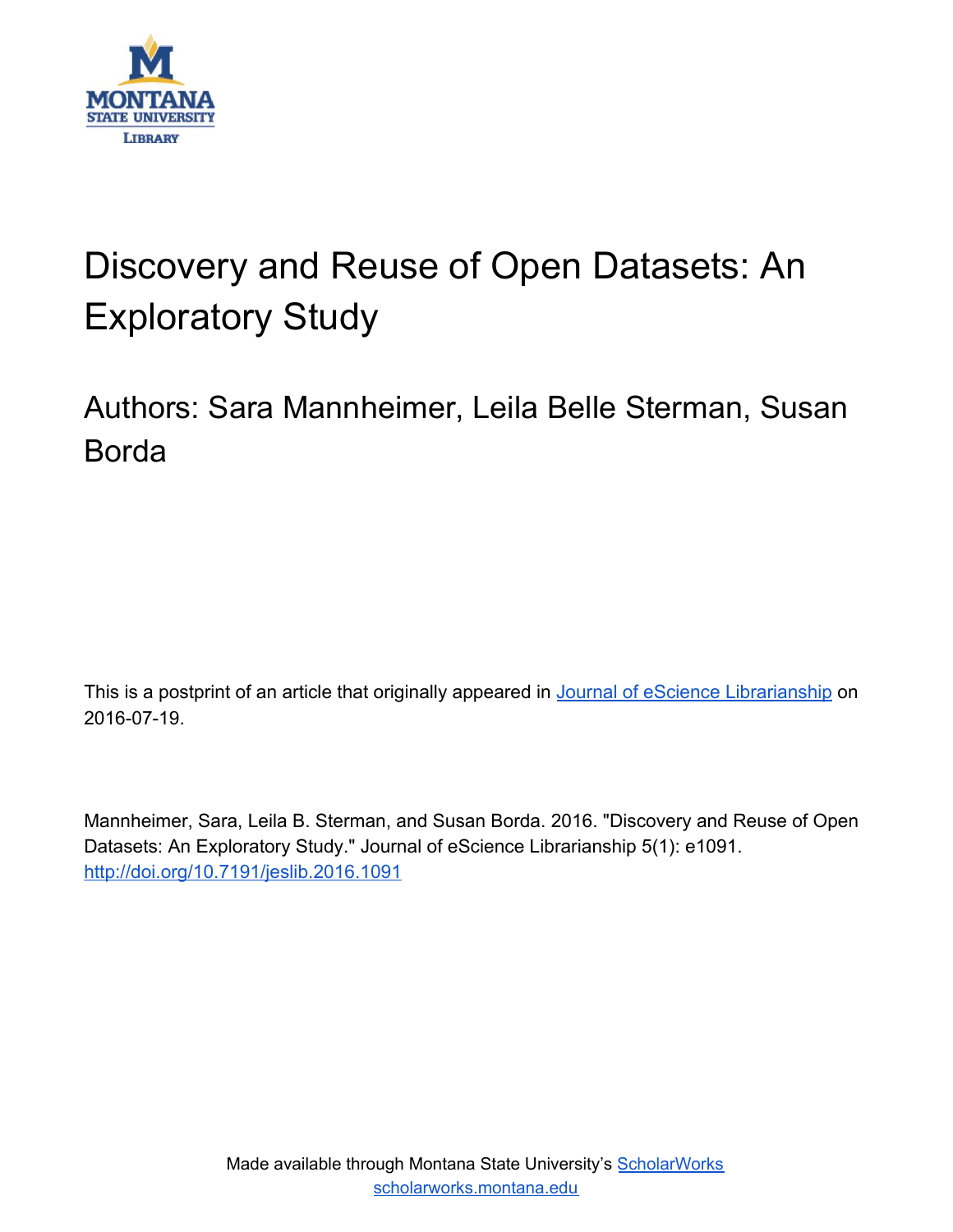### **[Journal of eScience Librarianship](https://escholarship.umassmed.edu/jeslib?utm_source=escholarship.umassmed.edu%2Fjeslib%2Fvol5%2Fiss1%2F5&utm_medium=PDF&utm_campaign=PDFCoverPages)**

[Volume 5](https://escholarship.umassmed.edu/jeslib/vol5?utm_source=escholarship.umassmed.edu%2Fjeslib%2Fvol5%2Fiss1%2F5&utm_medium=PDF&utm_campaign=PDFCoverPages) | [Issue 1](https://escholarship.umassmed.edu/jeslib/vol5/iss1?utm_source=escholarship.umassmed.edu%2Fjeslib%2Fvol5%2Fiss1%2F5&utm_medium=PDF&utm_campaign=PDFCoverPages) [Article 5](https://escholarship.umassmed.edu/jeslib/vol5/iss1/5?utm_source=escholarship.umassmed.edu%2Fjeslib%2Fvol5%2Fiss1%2F5&utm_medium=PDF&utm_campaign=PDFCoverPages)

2016-07-19

## Discovery and Reuse of Open Datasets: An Exploratory Study

Sara Mannheimer *Montana State University-Bozeman*

Leila Belle Sterman *Montana State Univeristy-Bozeman*

Susan Borda *Montana State University-Bozeman*

Follow this and additional works at: [https://escholarship.umassmed.edu/jeslib](https://escholarship.umassmed.edu/jeslib?utm_source=escholarship.umassmed.edu%2Fjeslib%2Fvol5%2Fiss1%2F5&utm_medium=PDF&utm_campaign=PDFCoverPages)

Part of the [Scholarly Communication Commons](http://network.bepress.com/hgg/discipline/1272?utm_source=escholarship.umassmed.edu%2Fjeslib%2Fvol5%2Fiss1%2F5&utm_medium=PDF&utm_campaign=PDFCoverPages), and the [Scholarly Publishing Commons](http://network.bepress.com/hgg/discipline/1273?utm_source=escholarship.umassmed.edu%2Fjeslib%2Fvol5%2Fiss1%2F5&utm_medium=PDF&utm_campaign=PDFCoverPages)



This work is licensed under a [Creative Commons Attribution 4.0 License.](https://creativecommons.org/licenses/by/4.0/)

#### Recommended Citation

Mannheimer, Sara, Leila B. Sterman, and Susan Borda. 2016. "Discovery and Reuse of Open Datasets: An Exploratory Study." *Journal of eScience Librarianship* 5(1): e1091. <http://dx.doi.org/10.7191/jeslib.2016.1091>

This material is brought to you by eScholarship@UMMS. It has been accepted for inclusion in Journal of eScience Librarianship by an authorized administrator of eScholarship@UMMS. For more information, please contact [Lisa.Palmer@umassmed.edu.](mailto:Lisa.Palmer@umassmed.edu)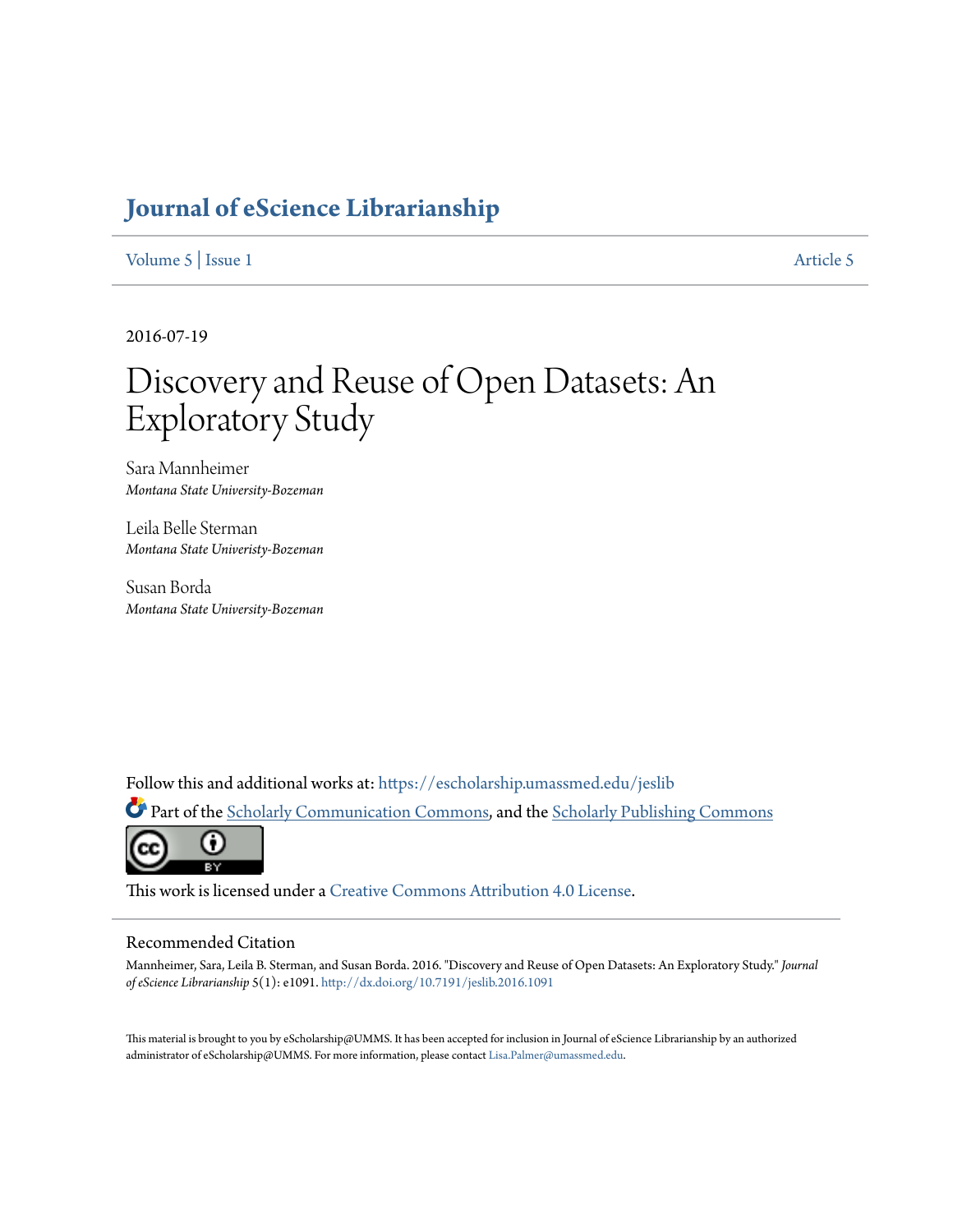

Journal of eScience Librarianship

putting the pieces together: theory and practice

### Full-Length Paper

#### **Discovery and Reuse of Open Datasets: An Exploratory Study**

Sara Mannheimer, Leila Belle Sterman and Susan Borda

Montana State University, Bozeman, MT, USA

#### **Abstract**

**Objective**: This article analyzes twenty cited or downloaded datasets and the repositories that house them, in order to produce insights that can be used by academic libraries to encourage discovery and reuse of research data in institutional repositories.

**Methods**: Using Thomson Reuters' Data Citation Index and repository download statistics, we identified twenty cited/downloaded datasets. We documented the characteristics of the cited/ downloaded datasets and their corresponding repositories in a self-designed rubric. The rubric includes six major categories: basic information; funding agency and journal information; linking and sharing; factors to encourage reuse; repository characteristics; and data description.

**Results**: Our small-scale study suggests that cited/downloaded datasets generally comply with basic recommendations for facilitating reuse: data are documented well; formatted for use with a variety of software; and shared in established, open access repositories. Three significant factors also appear to contribute to dataset discovery: publishing in discipline-specific repositories; indexing in more than one location on the web; and using persistent identifiers. The cited/downloaded datasets in our analysis came from a few specific disciplines, and tended to be funded by agencies with data publication mandates.

**Conclusions**: The results of this exploratory research provide insights that can inform academic librarians as they work to encourage discovery and reuse of institutional datasets. Our analysis also suggests areas in which academic librarians can target open data advocacy in their communities in order to begin to build open data success stories that will fuel future advocacy efforts.

**Correspondence:** Sara Mannheimer: [sara.mannheimer@montana.edu](mailto:sara.mannheimer@montana.edu) **Keywords:** open data, data discovery, data reuse, institutional data repositories



This content in Journal of eScience Librarianship is licensed under a [Creative Commons Attribution 4.0 International License.](http://creativecommons.org/licenses/by/4.0/)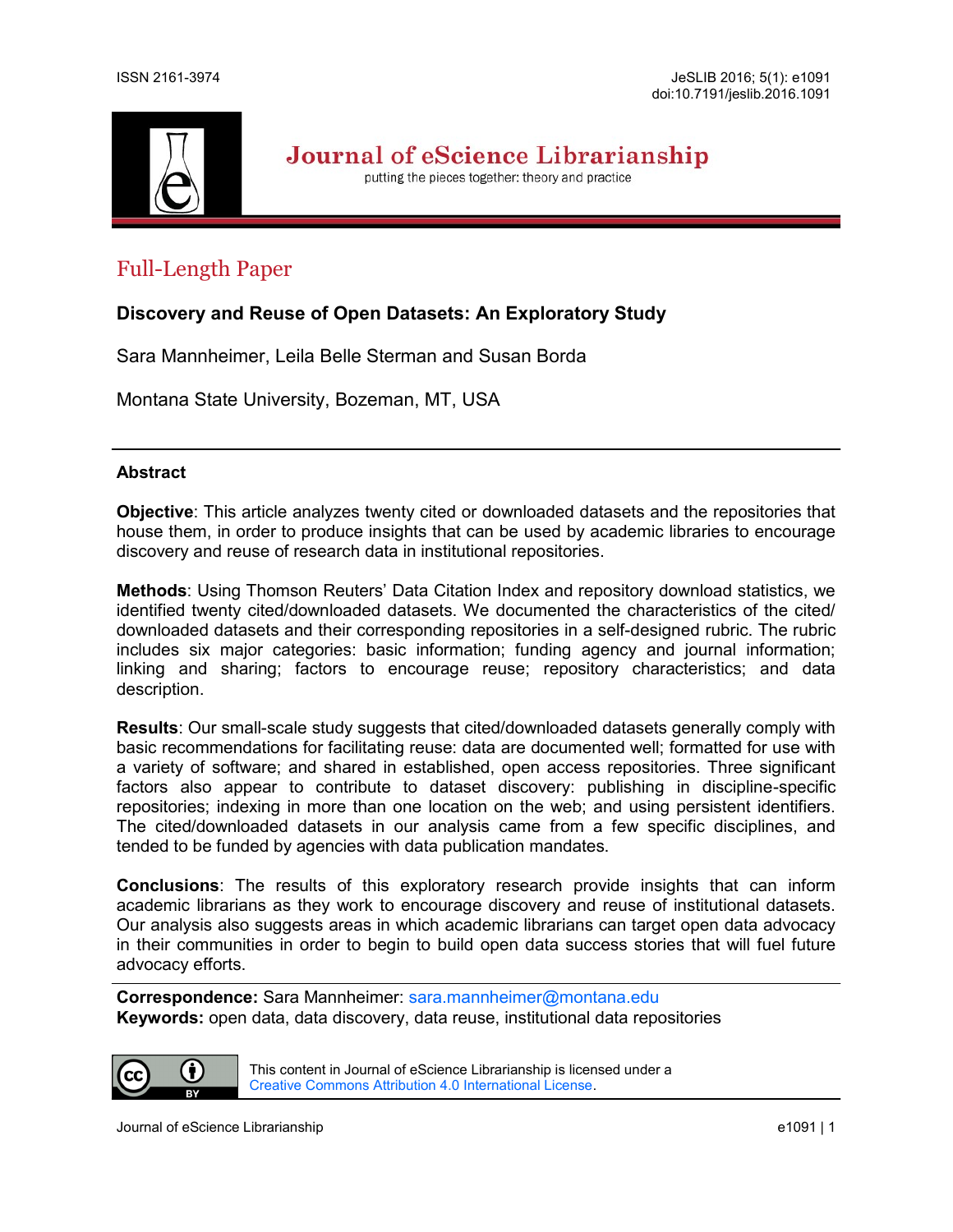#### **Introduction and Background**

A fundamental role of libraries is that of information access provider, and at its core, data discovery is simply a form of information access. The expertise developed in libraries is therefore applicable to data discoverability, with traditional cataloging and archiving skills closely paralleling the skills required to curate and preserve data. Building from this foundation of information access, libraries are well-equipped to suggest data description practices and repository features that will encourage discovery and reuse (Witt, Carlson, Brandt, and Cragin 2009; Wallis, Mayernik, Borgman, and Pepe 2010; Faniel, Minor, and Palmer 2014). In this article, we analyze twenty cited or downloaded datasets and the repositories that house them, in order to produce insights that can be used by academic libraries to encourage discovery and reuse of research data in institutional repositories.

Todd Vision describes data as "a classic example of a public good, in that shared data do not diminish in value" (2010, 330). This sentiment is a guiding tenet of the Open Data movement, which aims to make research data freely and publicly available. The movement has been strengthened in the United States by two recent policy developments: first, major funding agencies have begun to require data management plans (NIH 2003; NSF 2011), and second, several prominent journals (Dryad 2011; PLOS 2014) and the Office of Science and Technology Policy (Holdren 2013) have issued policies requiring that supporting data be published alongside associated articles. These policies encourage the practice of open data publishing for two key reasons. First, open data supports reproduction and validation of research (Santer, Wigley, and Taylor 2011; Lutter, Barrow, Borgert, Conrad, Edwards, and Felsot 2012). Second, open data encourages the repurposing of research data in order to promote new discoveries and advance science (Kelder 2005; Faniel and Jacobsen 2010).

The ascendency of the Open Data movement has resulted in a growing number of repositories providing access to research data in addition to publications. The Registry of Research Data Repositories<sup>1</sup> currently includes over eight hundred repositories run by institutions in the United States and over fifteen hundred repositories worldwide (Registry of Research Data Repositories 2016). Discipline-specific repositories like National Center for Biotechnology Information<sup>2</sup> and Worldwide Protein Data Bank<sup>3</sup> facilitate disciplinary data sharing, while general-purpose repositories like Dryad<sup>4</sup> and Figshare<sup>5</sup> attempt to fill the gaps by housing data from a range of disciplines. These general data are often "long tail data" — described by Wallis, Rolando, and Borgman as tending to be "small in volume, local in character, intended for use only by [the research team], and less likely to be structured in ways that allow data to be transferred easily between teams or individuals" (2013). Institutional repositories in academic libraries — initially built to provide open access to publications (Crow 2002; Lynch 2003) — are a natural fit for institutionally-produced research data, and especially long tail data that may not fit the scope of a discipline-specific repository.

Data sharing culture varies between scientific disciplines. Strong cultures of data sharing exist in geophysics, molecular biology, and ecology (Nelson 2009). Social scientists and medical researchers — who often produce human subject data or other sensitive data that requires

<sup>1</sup> <http://re3data.org>

<sup>2</sup> <http://www.ncbi.nlm.nih.gov>

<sup>3</sup> <http://www.wwpdb.org>

<sup>4</sup> <http://datadryad.org>

<sup>5</sup> <https://figshare.com>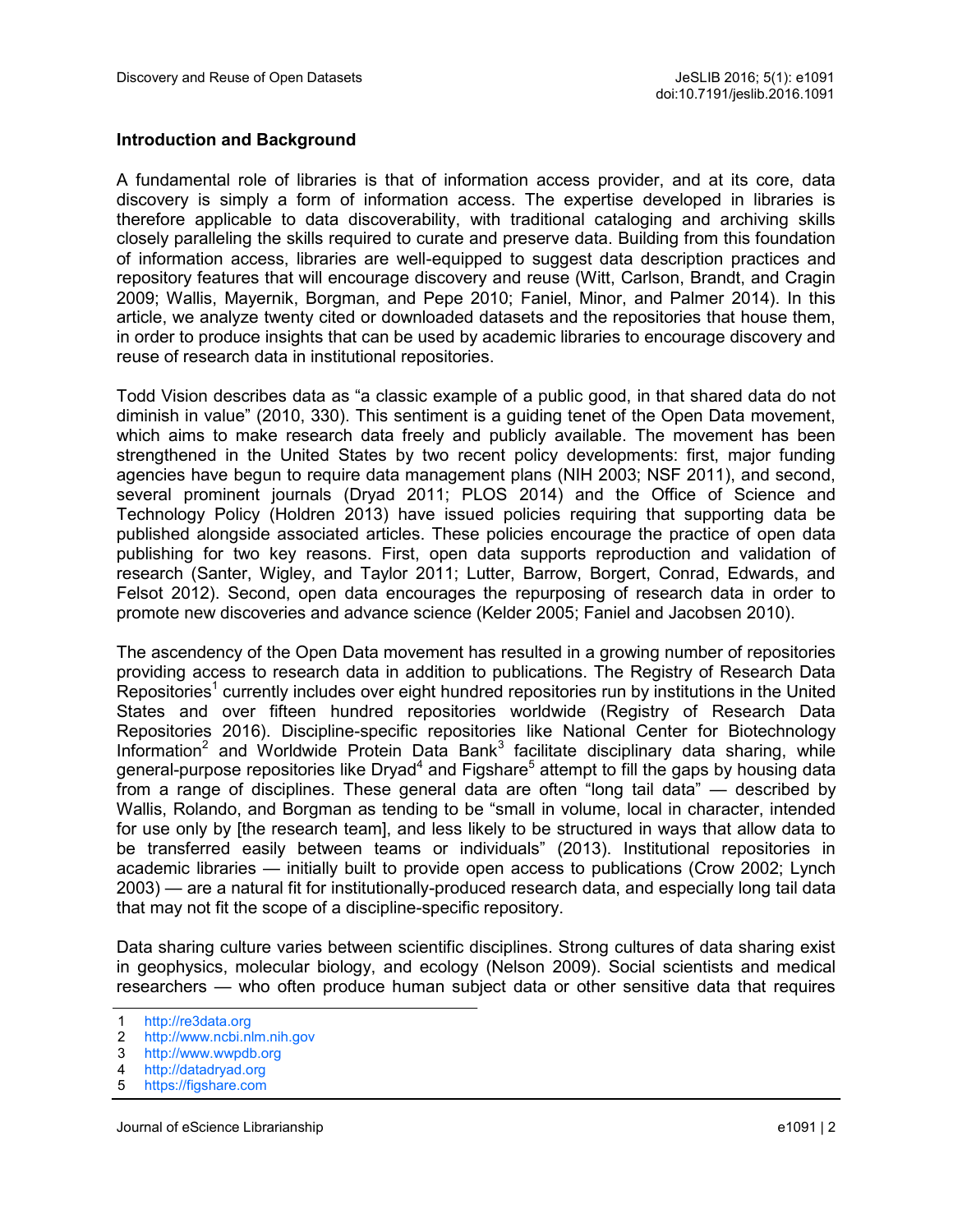more effort to prepare for publication—are less likely to share their research data online (Tenopir et al. 2011). Although the practice of open data sharing is on the rise, the literature has yet to clearly demonstrate whether published datasets are being discovered and reused. As Wallis, Rolando, and Borgman (2013) inquire, "if we share data, will anyone use them?" Publishing data openly is only the first step toward successful data sharing. To realize the goals of the Open Data movement, published datasets must be discoverable and reusable.

Promoting discovery of datasets is a complex process. Researchers have traditionally found data by reading published literature, talking with professional peers, or searching trusted data repositories (Zimmerman 2007). Recent work has also explored semantic web applications to promote web-scale discovery of open access repository resources through implementation of the Research Description Framework (RDF) and schema.org metadata (Latif, Borst, and Tochtermann 2014). However, RDF and schema.org metadata implementation have only been preliminarily explored in the specific context of data repositories (Rosati and Mayernik 2013). Beyond discoverability, once a researcher finds an applicable dataset, the data must also be reusable. White et al. (2013) suggest three strategies to encourage data reuse: (1) document data well; (2) format data for use with a variety of software; (3) share data in established repositories with open licenses. In this article, we aim to identify common characteristics of cited/downloaded datasets and their repositories. We propose that these common characteristics can be used to provide insights for academic librarians looking to increase discovery and reuse of datasets published in institutional data repositories.

#### **Methods**

Measuring reuse of datasets is a difficult endeavor. Researchers have used several different methods to attempt to track reuse. Piwowar, Carlson, and Vision (2012) searched Google Scholar for the accession number, DOI, and journal name for 100 datasets, in order to find studies that mention dataset reuse in the text of the article. Chao (2012) identified the affiliated publications for datasets in order to take advantage of more traditional bibliometric measurement methods. In a smaller-scale study, Belter (2014) used a combination of Web of Science, full-text search capabilities provided by journal publishers' websites, and Google Scholar in order to measure reuse of oceanographic data sets.

In order to identify datasets that have been discovered and reused, our research team opted to use data citation counts and data download counts. We consider citation count to be a more accurate measure of reuse than download count because citations are proof of use, whereas downloads simply hint at use. As Konkiel writes, "we cannot be sure if downloads mean that the dataset has been used in any way, just as we cannot be sure that downloads of journal articles guarantee a paper has been read" (Konkiel 2013). Consequently, citations are our preferred metric of measurement. However, we also consider download counts to be a useful metric for measuring reuse, partly due to the results of a 2015 survey conducted by Kratz and Strasser. The authors write:

> "We asked what metrics researchers would most respect when evaluating a dataset's impact. Respondents considered number of citations to be the most useful metric; 49% (n = 119) found citation count highly or extremely useful. Unexpectedly, a substantial  $32\%$  (n = 77) felt the same way about number of downloads" (Kratz and Strasser 2015).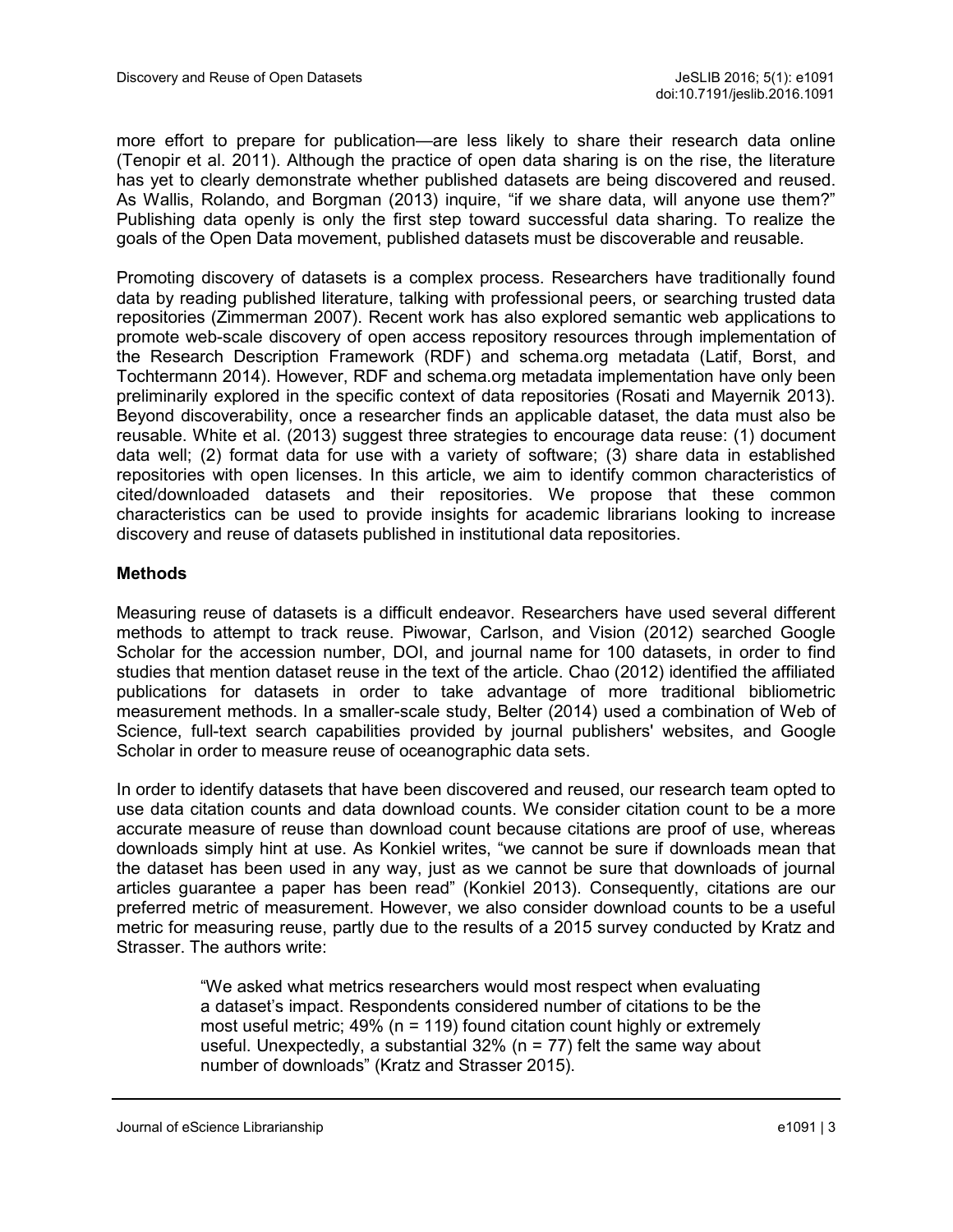While download counts are a less concrete measure of reuse than citations, this survey result indicates that researchers believe that download metrics can reflect reuse.

Tracking downloads in addition to citations in this study was also necessary from a practical standpoint. Including datasets published in institutional repositories was important to gain a broader understanding of dataset characteristics that may influence discovery and reuse. Since few citation statistics were available for institutional data repositories, we were compelled to include downloads as a measure of dataset reuse for these repositories.

We used Thomson Reuters' Data Citation Index (DCI) (Thomson Reuters 2016a) to identify cited datasets. The DCI is a subscription-based database on the Web of Science that indexes data repositories and reports the number of articles that cite individual datasets. In order to index data repositories, the DCI requires that the repositories be "demonstrably active, whether by continued maintenance and curation of the data sets held, or by addition of new materials, evidenced by data deposition statistics" (Force and Robinson 2014). When choosing data repositories to index, the DCI also looks for robust metadata, evidence of repository persistence, funding statements, peer review, and links between datasets and the research literature. The DCI continually monitors the repositories it indexes for availability, quality, and relevance to the DCI. The DCI does not track citations itself, but rather aggregates this information as collected by data repositories (Thomson Reuters 2016b).

In order to select datasets for our analysis, we assumed that more data has been published and reused in recent years, due to data archiving mandates from academic journals and funding agencies. In order to provide a sufficient amount of time for datasets to be discovered, used, and cited, we limited our results to data published in 2013 (three years prior to this study). It is important to note that since our search was limited to datasets published in 2013 and indexed in the DCI, each dataset chosen for analysis in this paper may not be the highestcited dataset in its repository — it is merely the highest-cited dataset that was published in

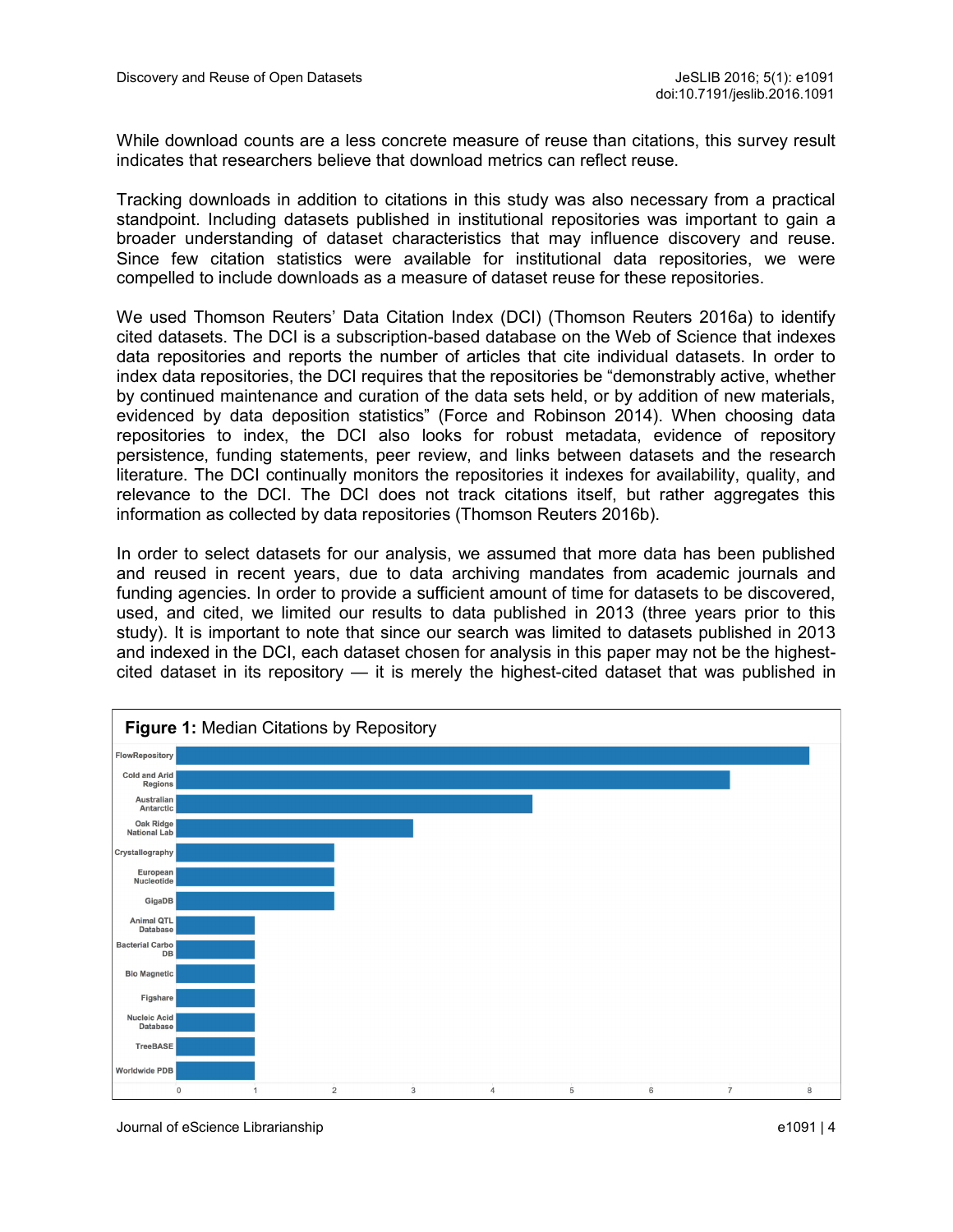2013 and shows citations in the DCI. Our initial search returned 763,057 cited datasets. Since the DCI limits the amount of data a user can extract to blocks of five hundred cited datasets, we downloaded the top-cited one thousand datasets. From these one thousand datasets, we chose the fourteen repositories with the highest median citations per dataset in the DCI (see Figure 1). We then conducted our exploratory analysis using the top-cited dataset from each of these fourteen repositories.

Among the repositories with the highest median citations in the DCI in 2013, the number of citations drops quickly from a median citation of eight in the Australian Antarctic Data Center to a median of one citation per dataset in the Animal QTL Database, as illustrated by Figure 1.

Since there were no institutional data repositories with citations reported in the DCI for 2013, we produced a convenience sample of six Digital Library Federation member institutions:

- 1. Cornell University eCommons<sup>6</sup>
- 2. Johns Hopkins Data Archive Dataverse Network<sup>1</sup>
- 3. Oregon State University ScholarsArchive@OSU<sup>8</sup>
- 4. Purdue University Research Repository (PURR)<sup>9</sup>
- 5. Data Repository for the University of Minnesota (DRUM)<sup>10</sup>
- 6. University of New Mexico LoboVault<sup>11</sup>

If the institutional data repository indicated a most-downloaded or most-cited dataset, we used that dataset for our analysis. If no repository-wide download statistics were available, we selected a highly-downloaded dataset.

The datasets in our final twenty results reflect either citations in the DCI or a high number of downloads in an institutional repository. We documented the characteristics of the cited/ downloaded datasets and their corresponding repositories by reviewing publicly-available information on repository websites and inputting our observations into a self-designed rubric. The rubric addresses the characteristics of cited/downloaded datasets and their repositories by grouping them into six major categories: basic information; funding agency and journal information; linking and sharing; factors to encourage reuse; repository characteristics; and data description (see Appendix A for blank rubric; the completed rubric is available from Montana State University ScholarWorks [http://doi.org/10.15788/m2059z\).](http://doi.org/10.15788/m2059z) The rubric allowed us to identify common characteristics of cited/downloaded datasets.

<sup>6</sup> <https://ecommons.cornell.edu><br>7 https://archive.data.jhu.edu/dv

<https://archive.data.jhu.edu/dvn>

<sup>8</sup> <https://ir.library.oregonstate.edu/xmlui>

<sup>9</sup> <https://purr.purdue.edu>

<sup>10</sup> <https://www.lib.umn.edu/datamanagement/drum>

<sup>11</sup> <https://repository.unm.edu>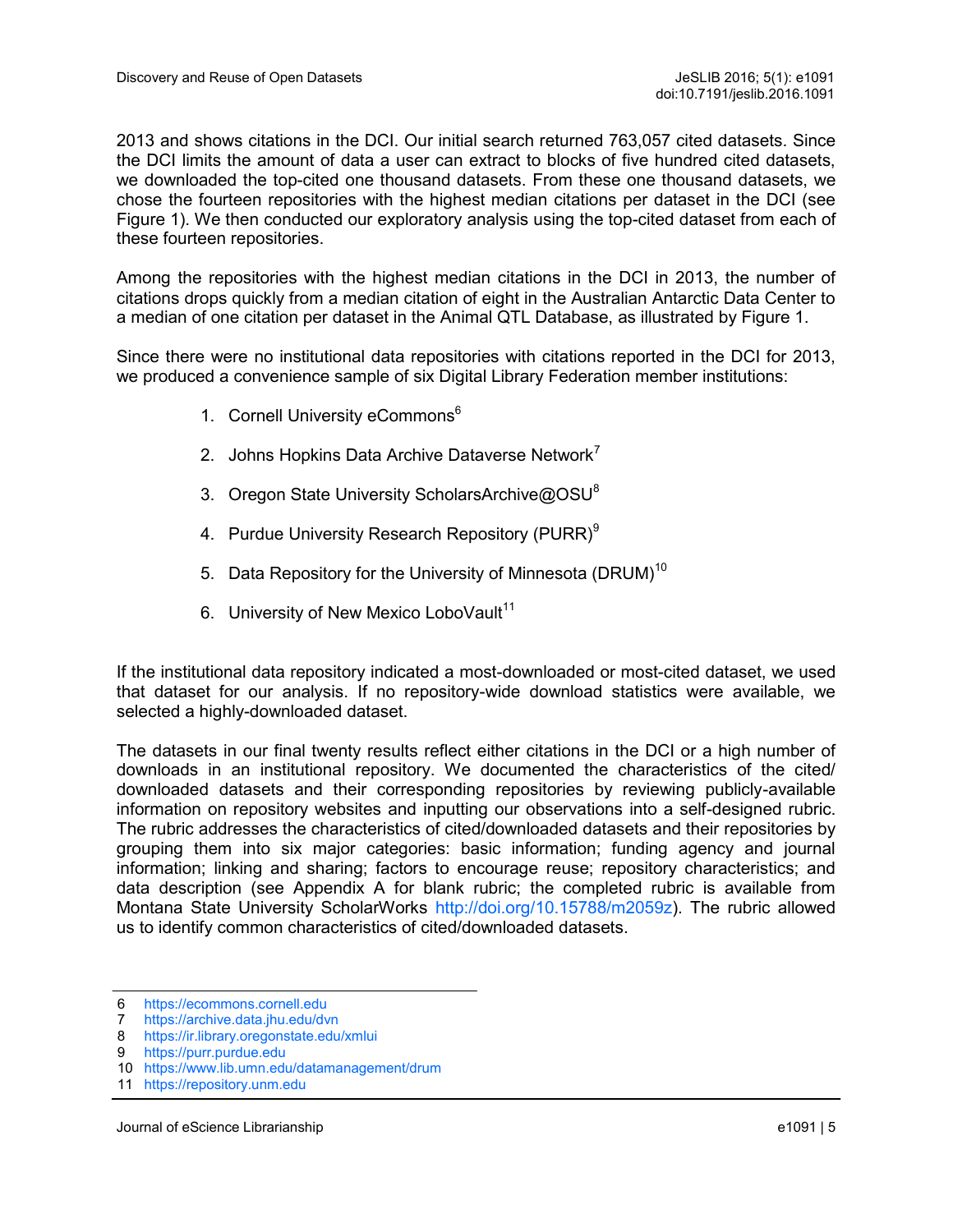#### **Results**

From our sample of twenty cited/downloaded datasets and their corresponding repositories, we identified the following characteristics from which we can gain insight into factors that may encourage discovery and reuse.

Our analysis reveals that the cited/downloaded datasets in our sample generally comply with the basic recommendations for facilitating reuse, outlined by White et al. (2013):

- The data are documented well. 95% (19/20) of the datasets analyzed have a readme file or extensive metadata.
- The data are formatted for use with a variety of software. 80% (16/20) are available in non-proprietary file formats.
- The data are shared in established repositories with open licenses. All twenty datasets are published in established repositories, and all twenty datasets are openly accessible. However, only four out of the twenty datasets have explicit licenses, all of which are Creative Commons Licenses — three are licensed CC BY, and one is placed in the public domain using CC 0.

Beyond these best practices for reuse, we identify additional factors that appear to influence dataset discovery (see Table 1).

- 60% (12/20) of the datasets analyzed are indexed in more than one location on the web. For example, the most-cited dataset in our results is available from the Australian Antarctic Data Centre; additionally, metadata and a link to the dataset are available from the Global Change Master Directory.
- A persistent identifier also appeared to influence discovery and reuse; all (20/20) of these cited/downloaded datasets have a persistent identifier, eight of which are Digital Object Identifiers (DOIs).
- Data mandates also appear to contribute to citations and downloads; of the fifteen datasets that disclose an external funding source, nine (60%) are funded by agencies that require data archiving.

| <b>Criterion</b>               | <b>Value</b>                            | <b>Percent</b> |
|--------------------------------|-----------------------------------------|----------------|
| Readme/Extensive Metadata      | 19                                      | 95%            |
| Non-Proprietary File types     | 16                                      | 80%            |
| <b>External Indexing</b>       | 12                                      | 60%            |
| Persistent Identifier          | 20                                      | 100%           |
| Funder requires data archiving | 9 (out of 15 that<br>disclosed funding) | 60%            |

#### **Table 1:** Characteristics of Cited/Downloaded Datasets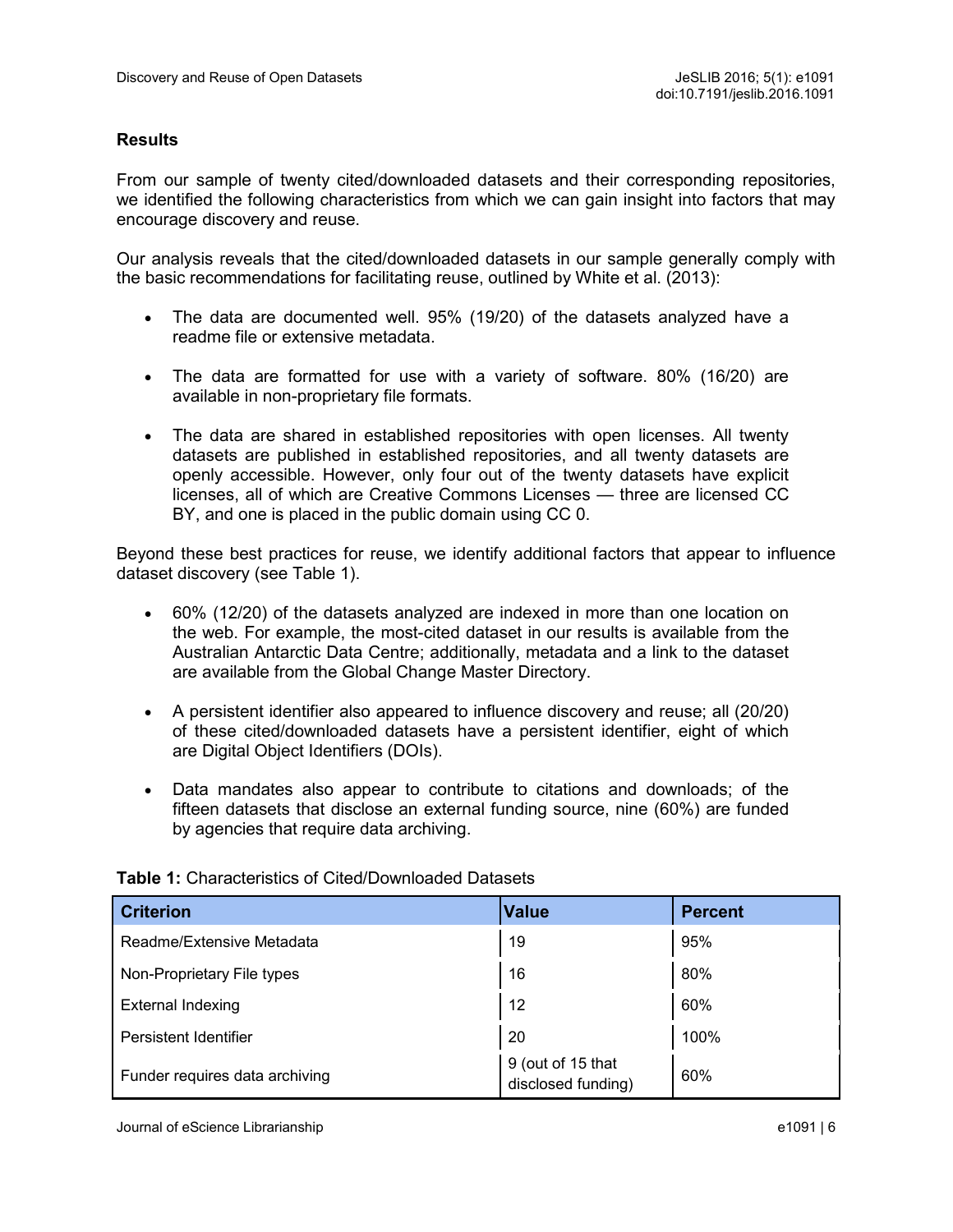The cited/downloaded datasets in our results can be grouped into five broad disciplines: Climate Science, Ecology, & Environmental Science; Genetics, Genomics, & Evolution; Chemistry; Biochemistry & Molecular Biology; and Engineering (see Figure 2). This finding reinforces existing research showing that some disciplinary cultures support data sharing and reuse more than others (Nelson 2009; Tenopir et al. 2011). This culture of reuse extends to the creation of discipline-specific repositories in these disciplines. If data repositories are established elements of the disciplinary research ecosystem, researchers are more likely to discover and reuse data from those repositories, regardless of metadata, file type, or other factors.



This finding suggests that datasets are most easily discoverable in discipline-specific repositories. It seems to follow that libraries should recommend that researchers deposit in major disciplinary data repositories. Unfortunately, our research showed that, of the fourteen disciplinary repositories in our study, only two (~14%) had preservation policies. This stands in contrast to the institutional repositories in our study, four out of six  $(~67%)$  of which had preservation policies (see Figure 3). Revisiting the datasets analyzed in our rubric five months after initial data collection, two out of the fourteen datasets in discipline-specific repositories (~14%) were unavailable online. On January 24, 2016, the Treebase Repository produced a 502 error, and the Animal QTL Database reported that the persistent identifier for the cited dataset in our analysis could not be found. While this trend suggests a conflict between discovery and preservation, our small sample size of 20 repositories limited the scope of our results; a larger study would allow for more conclusive results. Still, a key library mission is to ensure long-term preservation of information. Since the value of research datasets will persevere, preservation is an important consideration. Librarians should carefully evaluate discipline-specific repositories through the lens of preservation before making recommendations to researchers.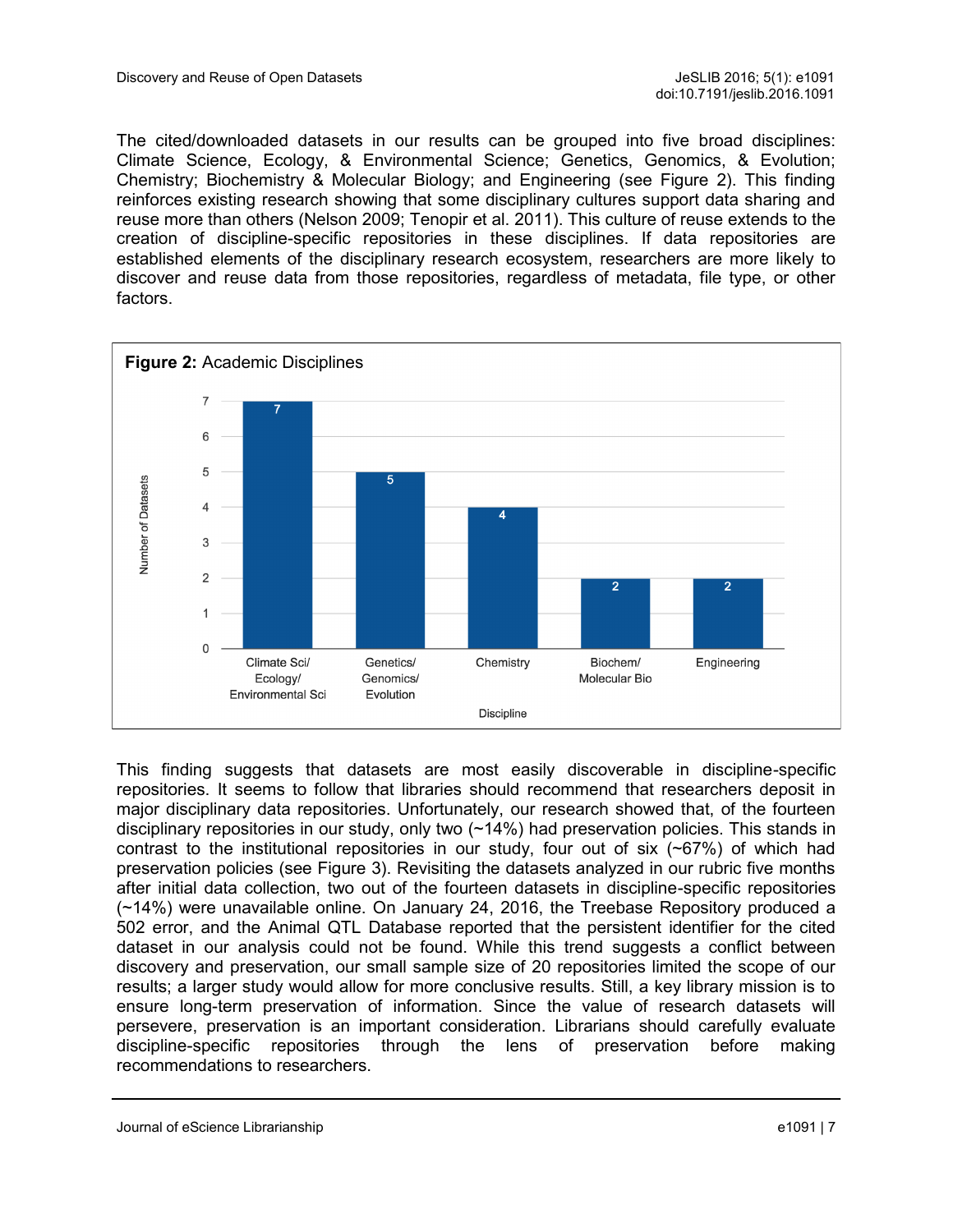

Upon closer examination, two seemingly significant characteristics — whether a repository provides a suggested data citation, and whether a dataset underlies an associated research publication — are less clearly related to discovery and reuse. While 55% (11/20) of cited/ downloaded datasets are published in repositories that offer a suggested citation, 20% (4/20) of the repositories we analyzed suggested citing the associated publication, rather than providing a suggested citation specific to the dataset itself. We produced a similarly unclear result when analyzing whether cited/downloaded datasets are associated with a specific research publication. While 75% (16/20) of the cited/downloaded datasets in this study are associated with a publication, only 37.5% (6/16) of those publications cite or link to the associated dataset. Past research has suggested that researchers find data by reading published articles (Zimmerman 2007); this practice does not appear to be reflected in our research. However, while the absence of data references in the associated publications analyzed here is an interesting result, our sample size is too small to seriously call into question whether an associated publication directly leads to dataset discovery.

#### **Discussion**

The results of this exploratory study generated insights that may help academic libraries encourage discovery and reuse of institutional datasets.

From our analysis, it appears that the following factors may facilitate dataset reuse:

- Robust data description
- Non-proprietary file types
- Publication in open access repositories

Many libraries already provide guidance in these areas. Our research suggests that extending and expanding these services would be beneficial.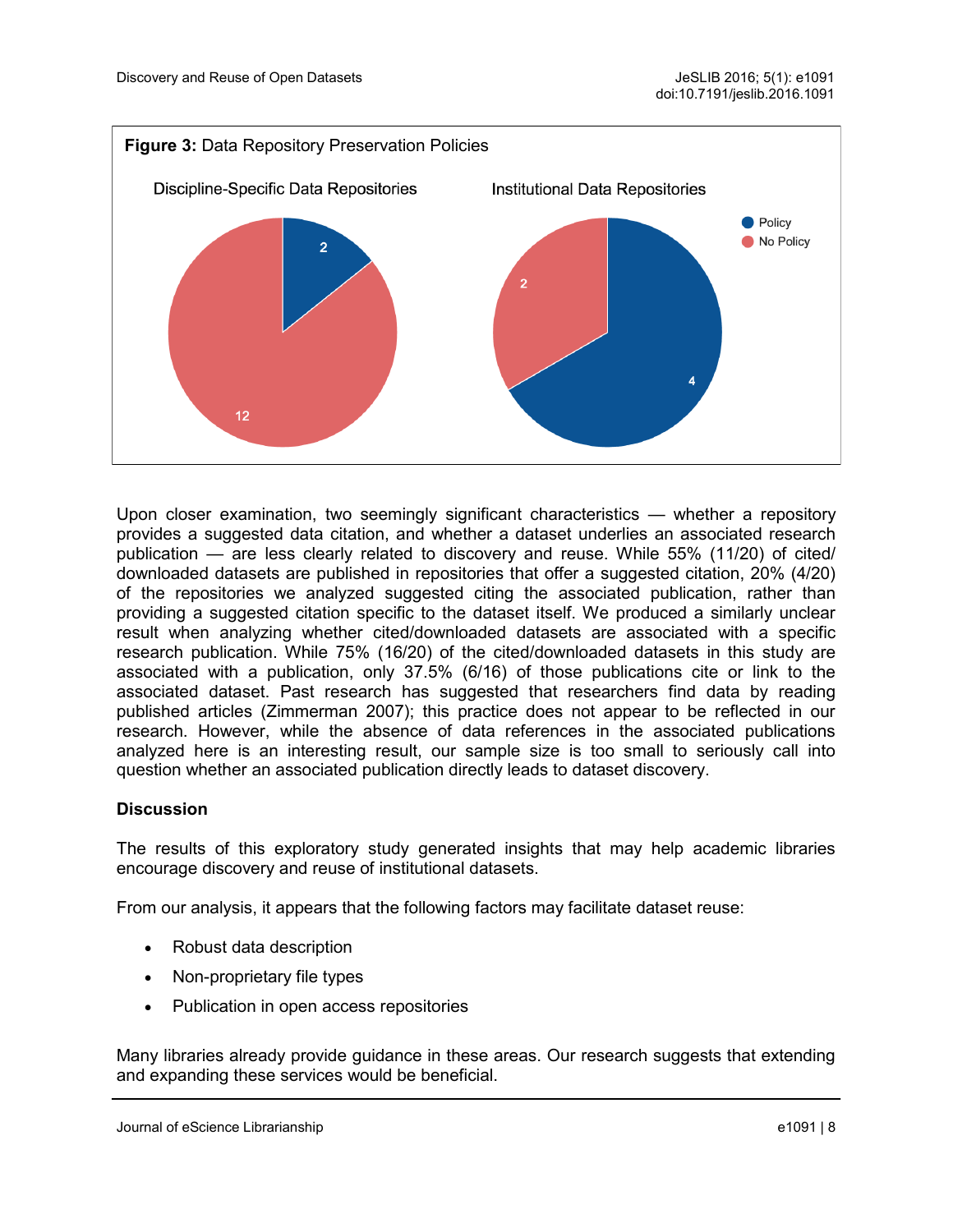It appears that the following factors may facilitate dataset discovery:

- Publication in prominent, discipline-specific repositories (after evaluating for sustainability and preservation activities)
- Cross-indexing between institutional data repositories, discipline-specific repositories, and discipline-specific metadata catalogs
- Persistent identifiers, especially DOIs

This research suggests that datasets published in discipline-specific repositories may be more discoverable. However, discovery is only one part of the open data equation; librarians should carefully evaluate repositories' preservation activities before making recommendations. Once datasets are deposited and published in trustworthy discipline-specific repositories, institutional data repositories can provide metadata records for these datasets in order to further encourage discovery. Correspondingly, libraries can request that datasets published in the institutional data repository be indexed in appropriate discipline-specific data repositories or catalogs. DOIs and other persistent identifiers also appear to facilitate discovery and reuse.

Finally, our analysis suggests that cited/downloaded datasets are:

- Funded by agencies that require data publication
- Produced by researchers in a few specific disciplines

These findings suggest that academic librarians may be able to target open data advocacy in their communities, directly soliciting datasets from certain disciplines and from grant awardees whose funders require data publication. By providing these targeted services, libraries are wellpositioned to encourage discovery and reuse, and to begin to build open data success stories that will fuel future advocacy efforts.

#### **Limitations and Future Directions**

This exploratory research produced promising insights into the factors that influence data discovery and reuse. We note a number of limitations to our study. Our exploratory approach included a small sample of datasets ( $n = 20$ ), including a convenience sample of institutional data repositories. Also, the Data Citation Index is an imperfect tool to measure data citations. We note three major limitations related to our use of the DCI to conduct this research. First, the DCI relies on direct reporting from repositories. This limits our discipline-specific repository results to data citations that have been reported to the DCI. Second, the DCI did not report citations for data in institutional data repositories for 2013. In order to include institutional data repositories in our sample, we had to extend our reuse metrics to download statistics — an even less clear-cut measure of reuse. Third, for several of the datasets with a single citation reflected in the DCI, the dataset and the citing article are created by the same author. The fact that these datasets are indexed in the DCI suggests better discoverability; however, while the single citation reflected in the DCI for these datasets does indicate use, it may not indicate reuse. Our decision to search the DCI only for datasets published in 2013 likely affected the number of citations per dataset. Future research should investigate all datasets in the DCI, in order to better identify datasets with high numbers of citations.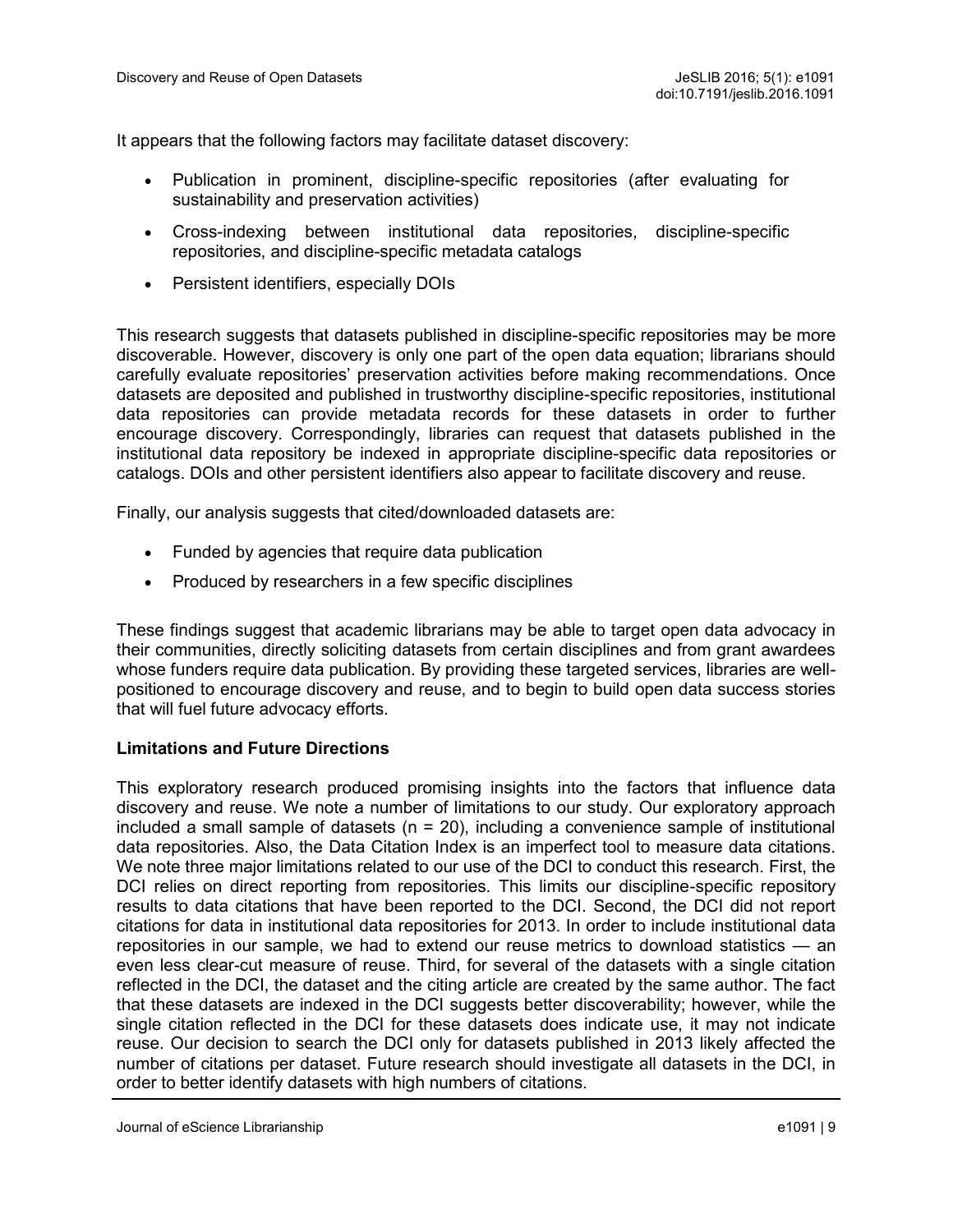Lastly, our study was limited by an unfortunate reality: in the data sharing community, there is an absence of standard data citation practices or other data reuse metrics (Parsons, Duerr, and Minster 2010). While the DCI evaluates indexed repositories for overall quality (Thomson Reuters 2016b), it does not evaluate the accuracy of each repository's data citation tracking methods. In order to gauge the efficacy of the strategies suggested by this research — and in order to conduct future, more conclusive research — we must first be able to reliably measure data reuse.

A 2011 editorial by Michael Whitlock suggests that scientists who reuse data could go so far as to offer co-authorship to original data creators. "At the very least," he writes, "whenever data are reused, researchers must cite not only the paper or papers in which they were originally described, but also the data package itself" (Whitlock 2011, 63). Proper attribution is also an important incentive for data sharing. Tenopir et al.'s 2011 study found that one of the most important conditions that scientists had for sharing data was that they receive proper citation credit from those who use the data. The Digital Curation Center recommends that data be cited in the manner of traditional publications — as entries in an article's reference list (Ball and Duke 2015). However, this recommendation has yet to receive full uptake from the scholarly community — datasets rarely receive traditional citations (Sieber and Trumbo 1995; Mooney and Newton 2012; Robinson-Garcia, Jiménez-Contreras, and Torres-Salinas 2015). In 2010, a preliminary study found that only 33% of repositories, 6% of journals, and .02% of funders suggested a best practice for data citation (Enriquez et al. 2010). Even if datasets are cited, these citations are often difficult to track, due to the lack of established practices for documenting data reuse (Mayernik 2013).

Progress is being made to promote data citation practice. DOIs provide a single, persistent identifier that can be used for citation and access of datasets (Simons 2012). The DataCite project further facilitates discovery and machine-readability by providing dataset DOIs that include an underlying dataset-specific XML metadata scheme (Starr and Gastl 2011). CODATA-ICSTI released reports on the landscape of data citation in 2012 (National Research Council 2012) and 2013 (CODATA-ICSTI Task Group 2013), and a cooperative working group released the Force11 Joint Declaration of Data Citation Principles in 2014, stating that "data should be considered legitimate, citable products of research" (Data Citation Synthesis Group 2014). The Making Data Count project (Making Data Count 2016) further examines and encourages data citation practices and data reuse metrics. As these initiatives help establish standards for data citation, data reuse will become easier to track. With better data citation tracking, more robust conclusions can be reached regarding how to support the discovery and reuse of datasets.

#### **Conclusion**

The Open Data movement aims to encourage data availability for the purpose of discovery and reuse. Through analysis of cited/downloaded datasets and their corresponding repositories, the exploratory research described in this paper reveals two complementary insights:

 The common characteristics of cited/downloaded datasets and their corresponding repositories can provide direction for librarians looking to facilitate discovery and reuse of datasets published in institutional data repositories.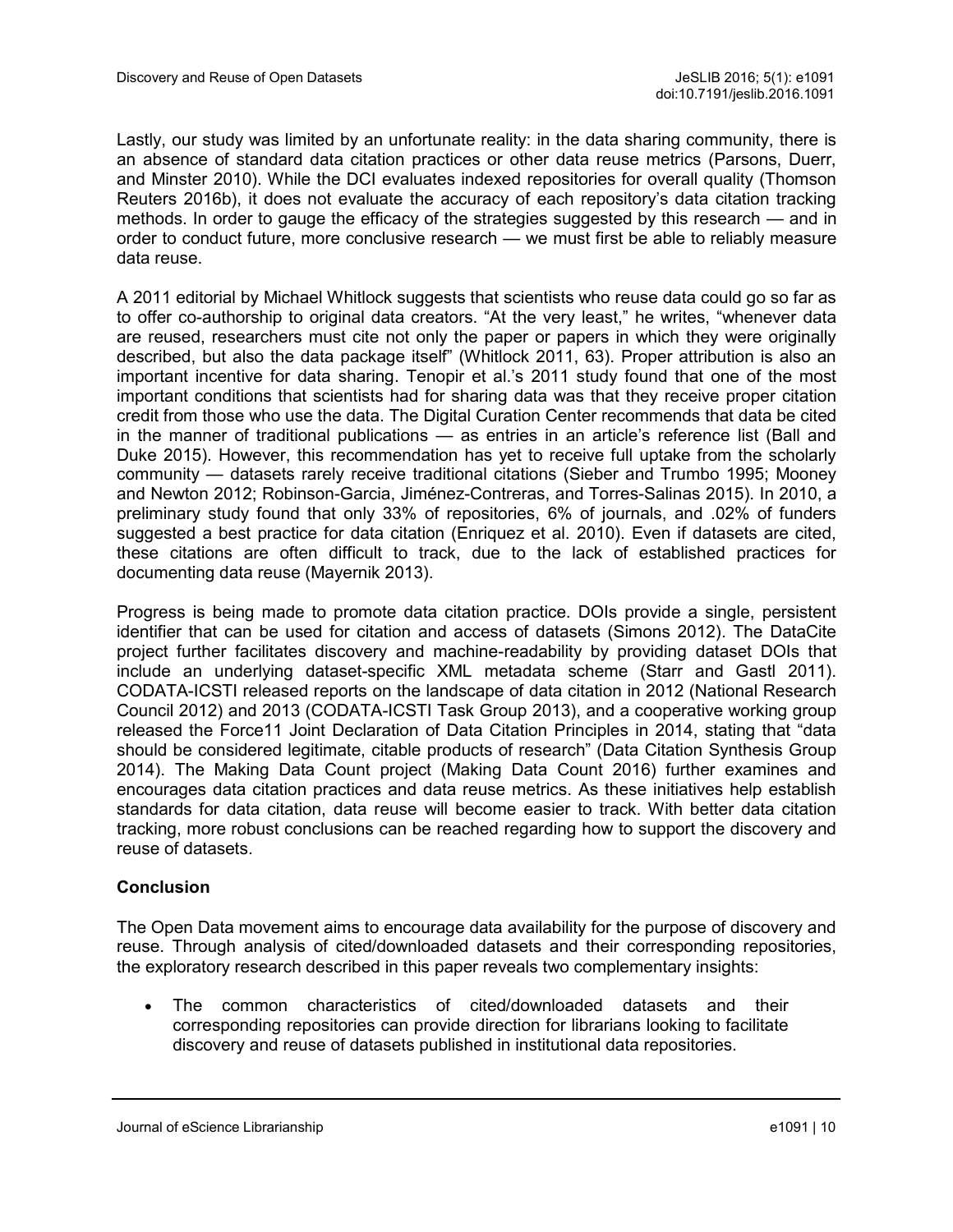• Data sharing and reuse appear to happen relatively rarely, and even when researchers do reuse data, citation practices are inconsistent.

Academic libraries can facilitate dataset reuse by encouraging researchers to document data thoroughly, to use non-proprietary file types, and to publish data in open access repositories. Dataset discovery can also be facilitated by encouraging researchers to publish data in trustworthy, discipline-specific repositories, by cross-indexing institutional repositories with discipline-specific repositories and discipline-specific metadata catalogs, and by using persistent identifiers. Moreover, academic librarians — with their data management expertise and their knowledge of scholarly communication — are well-positioned to help develop standardized data citation practices, to advocate for open data, and to educate researchers about data sharing best practices. Drawing upon the insights gained from this research, academic librarians can begin to tailor services and direct future research, ultimately improving the landscape surrounding dataset discovery and reuse.

#### **Supplemental Content**

#### Appendix A

An online supplement to this article can be found at <http://dx.doi.org/10.7191/jeslib.2016.1091> under "Additional Files".

#### **Disclosure**

The authors report no conflict of interest.

#### **References**

Ball, Alex, and Monica Duke. 2015. "How to Cite Datasets and Link to Publications." *DCC How-to Guides*. Edinburgh: Digital Curation Centre. Last modified July 30. [http://www.dcc.ac.uk/resources/how](http://www.dcc.ac.uk/resources/how-guides/cite-datasets)-guides/cite-datasets

Belter, Christopher W. 2014. "Measuring the Value of Research Data: A Citation Analysis of Oceanographic Data Sets." *PLOS One* 9(3): e92590.<http://doi.org/10.1371/journal.pone.0092590>

CODATA-ICSTI Task Group on Data Citation Standards and Practices. 2013. "Out of Cite, Out of Mind: The Current State of Practice, Policy, and Technology for the Citation of Data." *Data Science Journal* 12, pp.CIDCR1–CIDCR7. [http://doi.org/10.2481/dsj.OSOM13](http://doi.org/10.2481/dsj.OSOM13-043)-043

Chao, Tiffany C. 2011. "Disciplinary Reach: Investigating the Impact of Dataset Reuse in the Earth Sciences." *Proceedings of the American Society for Information Science and Technology* 48(1): 1-8. <http://doi.org/10.1002/meet.2011.14504801125>

Crow, Raym. 2002. "The Case for Institutional Repositories: A SPARC Position Paper." *ARL Bimonthly Report* 223: 1-15. [http://www.arl.org/storage/documents/publications/arl](http://www.arl.org/storage/documents/publications/arl-br-223.pdf)-br-223.pdf

Data Citation Synthesis Group. *Joint Declaration of Data Citation Principles*, Edited by Maryann Martone. San Diego CA: FORCE11, 2014.<https://www.force11.org/datacitation>

Enriquez, Valerie, Sarah Walker Judson, Nicholas M. Walker, Suzie Allard, Robert B. Cook, Heather A. Piwowar, Robert J. Sandusky, Todd J. Vision, and Bruce E. Wilson. 2010. "Data Citation in the Wild." *Nature Proceedings*. <http://doi.org/10.1038/npre.2010.5452>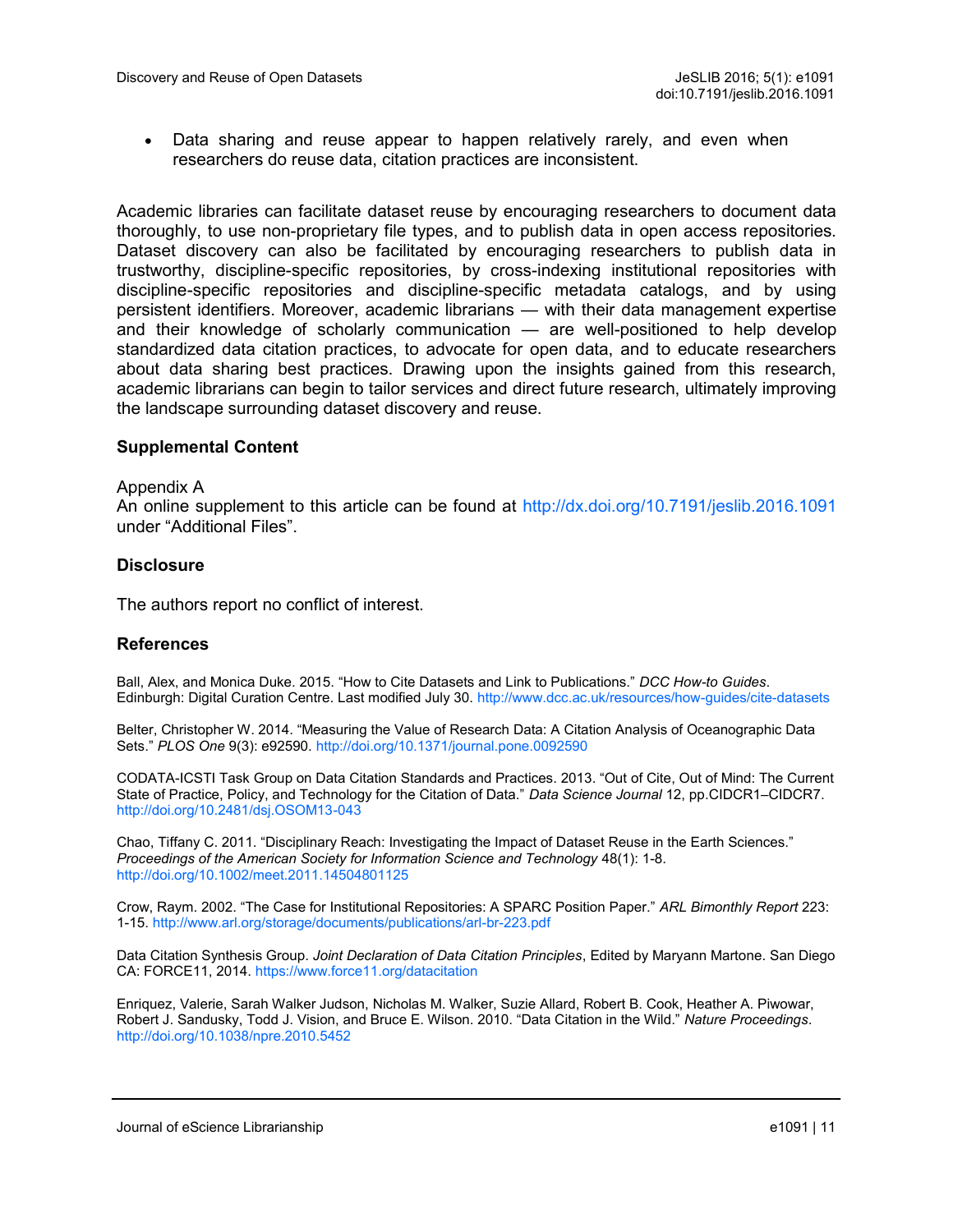Faniel, Ixchel M., and Trond E. Jacobsen. 2010. "Reusing Scientific Data: How Earthquake Engineering Researchers Assess the Reusability of Colleagues' Data." *Computer Supported Cooperative Work (CSCW)* 19(3): 355-375. [http://doi.org/10.1007/s10606](http://doi.org/10.1007/s10606-010-9117-8)-010-9117-8

Faniel, Ixchel M., David Minor, and Carole L. Palmer. 2014. "Putting Research Data into Context: Scholarly, Professional, and Educational Approaches to Curating Data for Reuse." *Proceedings of the American Society for Information Science and Technology* 51(1): 1-4. <http://doi.org/10.1002/meet.2014.14505101016>

Force, Megan M., and Nigel J. Robinson. 2014. "Encouraging Data Citation and Discovery with the Data Citation Index." *Journal of Computer-Aided Molecular Design* 28(10): 1043-1048. [http://doi.org/10.1007/s10822](http://doi.org/10.1007/s10822-014-9768-5)-014-9768-5

Holdren, John P. 2013. "Increasing Access to the Results of Federally Funded Scientific Research." *White House Office of Science and Technology Policy.* Released February 22. https://www.whitehouse.gov/sites/default/files/microsites/ostp/ostp\_public\_access\_memo\_2013.pdf

Kelder, Jo-Anne. 2005. "Using Someone Else's Data: Problems, Pragmatics and Provisions." *Forum: Qualitative Social Research* 6(1). http://www.qualitative-[research.net/index.php/fqs/article/view/501](http://www.qualitative-research.net/index.php/fqs/article/view/501)

Konkiel, Stacy. 2013. "Tracking Citations and Altmetrics for Research Data: Challenges and Opportunities." *Bulletin of the American Society for Information Science and Technology* 39(6): 27-32. <http://doi.org/10.1002/bult.2013.1720390610>

Kratz, John E., and Carly Strasser. 2015. "Researcher Perspectives on Publication and Peer Review of Data." *PLOS One* 10(2): e0117619.<http://doi.org/10.1371/journal.pone.0117619>

Latif, Atif, Timo Borst, and Klaus Tochtermann. 2014. "Exposing Data from an Open Access Repository for Economics as Linked Data." *D-Lib Magazine* 20(9): 2. [http://doi.org/10.1045/september2014](http://doi.org/10.1045/september2014-latif)-latif

Lutter, Randall, Craig Barrow, Christopher J. Borgert, James W. Conrad, Debra Edwards, and Allan Felsot. 2012. "Data Disclosure for Chemical Evaluations." *Environmental Health Perspectives* 121(2): 145-148. <http://doi.org/10.1289/ehp.1204942>

Lynch, Clifford A. 2003. "Institutional Repositories: Essential Infrastructure for Scholarship in the Digital Age." *portal: Libraries and the Academy* 3(2): 327-336.<http://doi.org/10.1353/pla.2003.0039>

Making Data Count: The Data Level Metrics Project. 2016. "Data Metrics Survey Results Published." *Making Data Count Blog*. Accessed June 23.<http://mdc.lagotto.io/blog>

Mannheimer, Sara, Susan Borda, and Leila B. Sterman. 2016. "Cited/Downloaded Dataset and Repository Characteristics [dataset]." *Montana State University ScholarWorks*. <http://doi.org/10.15788/m2059z>

Mayernik, Matthew S. 2013."Bridging Data Lifecycles: Tracking Data Use via Data Citations Workshop Report." *National Center for Atmospheric Research Technical Note NCAR/TN-494+ PROC*. <http://doi.org/10.5065/D6PZ56TX>

Mooney, Hailey, and Mark P. Newton. 2012. "The Anatomy of a Data Citation: Discovery, Reuse, and Credit." *Journal of Librarianship and Scholarly Communication* 1(1), p.eP1035. [http://doi.org/10.7710/2162](http://doi.org/10.7710/2162-3309.1035)-3309.1035

National Institutes of Health. 2003. "Data Sharing Policy and Implementation Guidance". Last modified March 5. [http://grants.nih.gov/grants/policy/data\\_sharing/data\\_sharing\\_guidance.htm](http://grants.nih.gov/grants/policy/data_sharing/data_sharing_guidance.htm)

National Research Council. *For Attribution—Developing Data Attribution and Citation Practices and Standards: Summary of an International Workshop*, Edited by Paul E. Uhlir. Washington, DC: National Academies Press, 2012. <http://doi.org/10.17226/13564>

National Science Foundation. 2011. "NSF Data Management Plan Requirements." <http://www.nsf.gov/eng/general/dmp.jsp>

Nelson, Bryn. 2009. "Data Sharing: Empty Archives." *Nature* 461: 160-163.<http://doi.org/10.1038/461160a>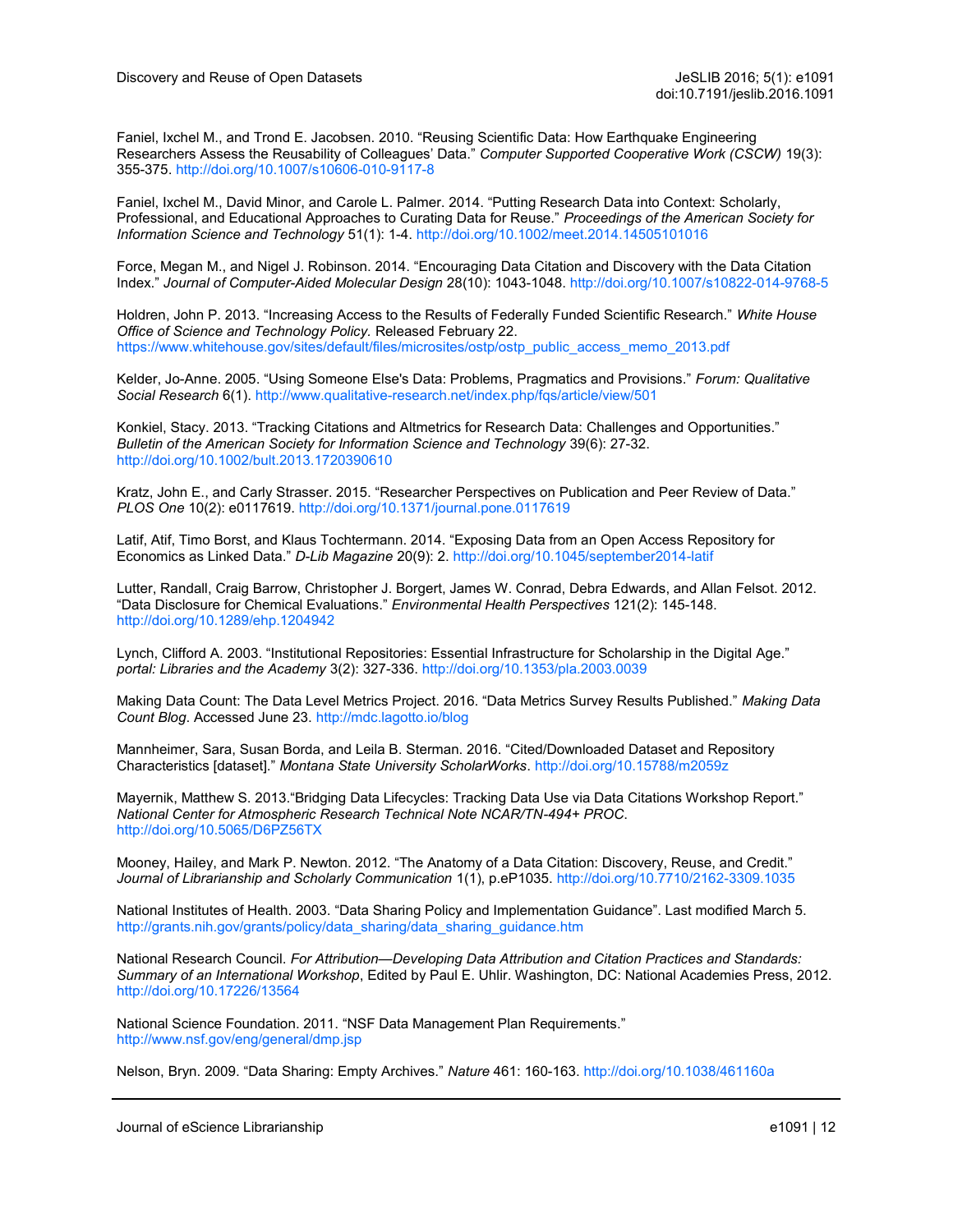Parsons, Mark A., Ruth Duerr, and Jean-Bernard Minster. 2010. "Data Citation and Peer Review." *Eos Transactions American Geophysical Union* 91(34): 297-298. <http://doi.org/10.1029/2010EO340001>

Piwowar, Heather A., Jonathan D. Carlson, and Todd J. Vision. 2012."Beginning to Track 1000 Datasets from Public Repositories into the Published Literature." Proceedings of the American Society for Information Science and Technology 48(1): 1-4. <http://doi.org/10.1002/meet.2011.14504801337>

PLOS. 2014. "Data Availability." [http://journals.plos.org/plosone/s/data](http://journals.plos.org/plosone/s/data-availability)-availability

Registry of Research Data Repositories. 2016. "re3data.org Reaches a Milestone & Begins Offering Badges." Accessed June 23. [http://www.re3data.org/2016/04/re3data](http://www.re3data.org/2016/04/re3data-org-reaches-a-milestone-begins-offering-badges/)-org-reaches-a-milestone-begins-offering-badges/

Robinson-García, Nicolas, Evaristo Jiménez-Contreras, and Daniel Torres-Salinas. 2015. "Analyzing Data Citation Practices Using the Data Citation Index." *Journal of the Association for Information Science and Technology*. <http://doi.org/10.1002/asi.23529>

Rosati, Antonia, and Matthew Mayernik. 2013. "Facilitating Data Discovery by Connecting Related Resources." *Semantic Web Journal*. (Open peer-review decision: Reject and resubmit.) http://www.semantic-web-[journal.net/content/facilitating](http://www.semantic-web-journal.net/content/facilitating-data-discovery-connecting-related-resources)-data-discovery-connecting-related-resources

Santer, B. D., T. M. L. Wigley, and K. E. Taylor. 2011. "The Reproducibility of Observational Estimates of Surface and Atmospheric Temperature Change." *Science* 334(6060): 1232-1233.<http://doi.org/10.1126/science.1216273>

Sieber, Joan E., and Bruce E. Trumbo. 1995. "(Not) Giving Credit Where Credit Is Due: Citation of Data Sets." *Science and Engineering Ethics* 1(1): 11-20. <http://doi.org/10.1007/BF02628694>

Simons, Natasha. 2012. "Implementing DOIs for Research Data." *D-Lib Magazine* 18(5/6). [http://doi.org/10.1045/may2012](http://doi.org/10.1045/may2012-simons)-simons

Starr, Joan, and Angela Gastl. 2011. "isCitedBy: A Metadata Scheme for DataCite." *D-Lib Magazine* 17(1/2). [http://doi.org/10.1045/january2011](http://doi.org/10.1045/january2011-starr)-starr

Tenopir, Carol, Suzie Allard, Kimberly Douglass, Arsev Umur Aydinoglu, Lei Wu, Eleanor Read, Maribeth Manoff, and Mike Frame. 2011. "Data Sharing by Scientists: Practices and Perceptions." *PLOS One* 6(6): e21101. <http://dx.doi.org/10.1371/journal.pone.0021101>

Thomson Reuters. 2016a. "About the Data Citation Index." Accessed June 21. [http://wokinfo.com//products\\_tools/multidisciplinary/dci/](http://wokinfo.com/products_tools/multidisciplinary/dci/)

Thomson Reuters. 2016b. "Data Citation Index: The Repository Selection Process." Accessed June 21. [http://wokinfo.com//products\\_tools/multidisciplinary/dci/selection\\_essay/](http://wokinfo.com/products_tools/multidisciplinary/dci/selection_essay/)

Vision, Todd J. 2010. "Open Data and the Social Contract of Scientific Publishing." *BioScience* 60(5): 330-331. <http://doi.org/10.1525/bio.2010.60.5.2>

Wallis, Jillian C., Matthew S. Mayernik, Christine L. Borgman, and Alberto Pepe. 2010. "Digital Libraries for Scientific Data Discovery and Reuse: From Vision to Practical Reality." *Proceedings of the 10th Annual Joint Conference on Digital Libraries*, Gold Coast, QLD, Australia June 21-25: 333-340. <http://doi.org/10.1145/1816123.1816173>

Wallis, Jillian C., Elizabeth Rolando, and Christine L. Borgman. 2013. "If We Share Data, Will Anyone Use Them? Data Sharing and Reuse in the Long Tail of Science and Technology." *PLOS One* 8(7): e67332. <http://doi.org/10.1371/journal.pone.0067332>

White, Ethan P., Elita Baldridge, Zachary T. Brym, Kenneth J. Locey, Daniel J. McGlinn, and Sarah R. Supp. 2013. "Nine Simple Ways to Make It Easier to (Re)Use Your Data." *Ideas in Ecology and Evolution* 6(2): 1-10. <http://doi.org/10.4033/iee.2013.6b.6.f>